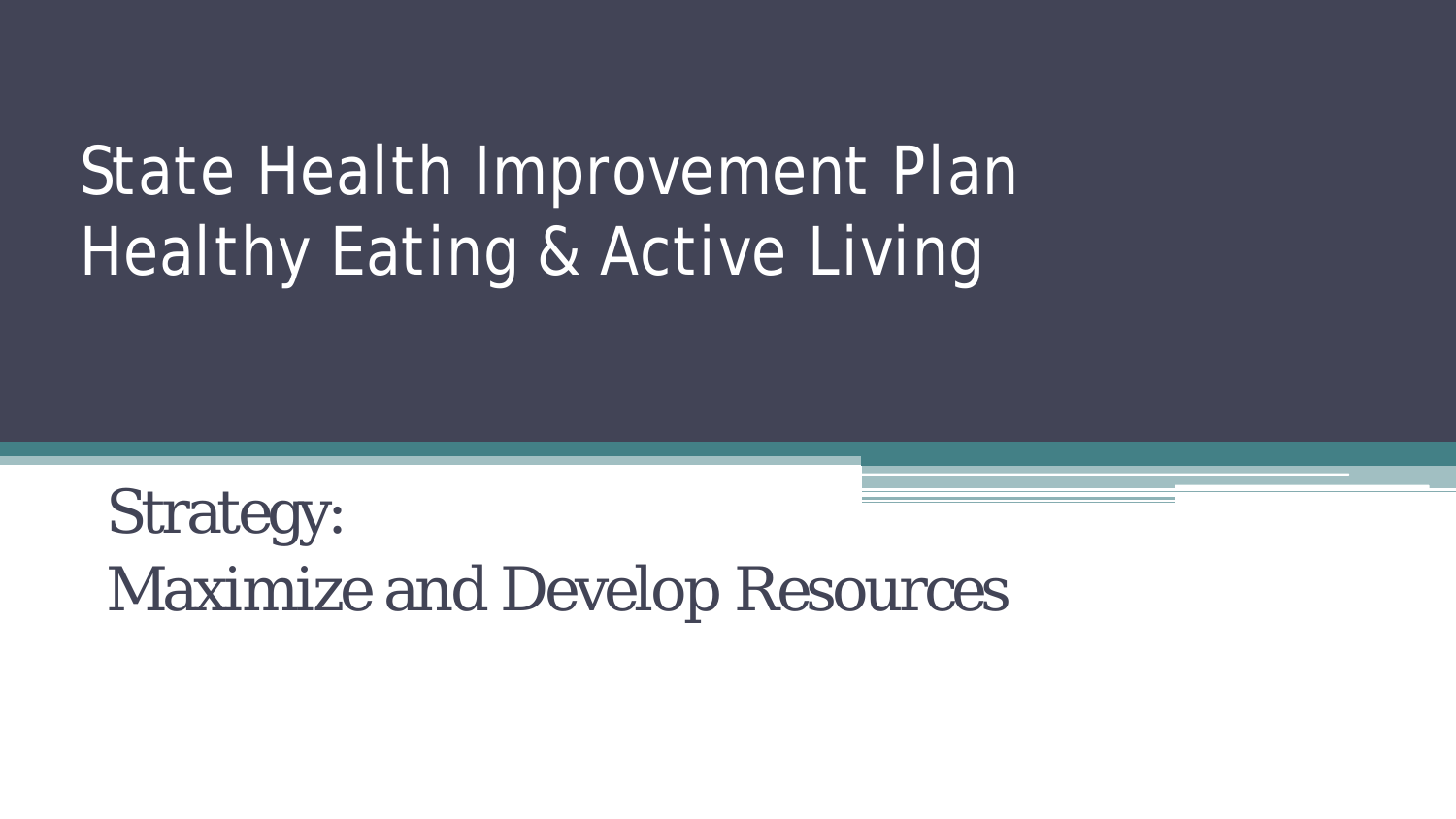# Maximize and Develop Resources

This strategy addresses the need to identify and leverage resources – philanthropic, corporate, public and other prospective donors to support and sustain efforts to improve health behavior.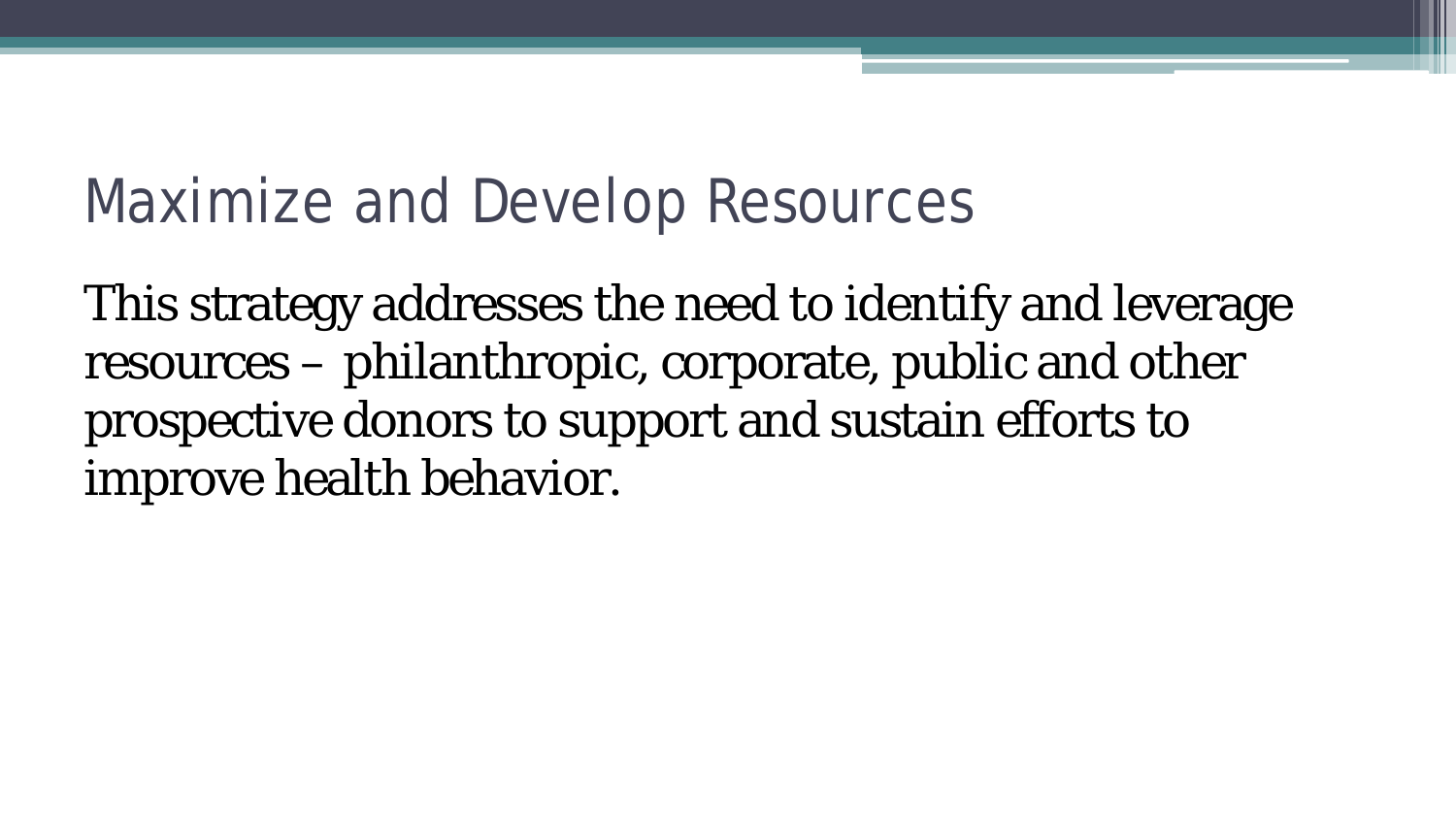# Objective 1:

- Develop funding plan for Governor's Council on Health Promotion and Disease Prevention
	- Identify prospective funders.
	- Engage prospects through individual and group meetings.
	- Secure funding from at least one philanthropic organization.
	- Set up fiscal mechanism to receive and disburse funds.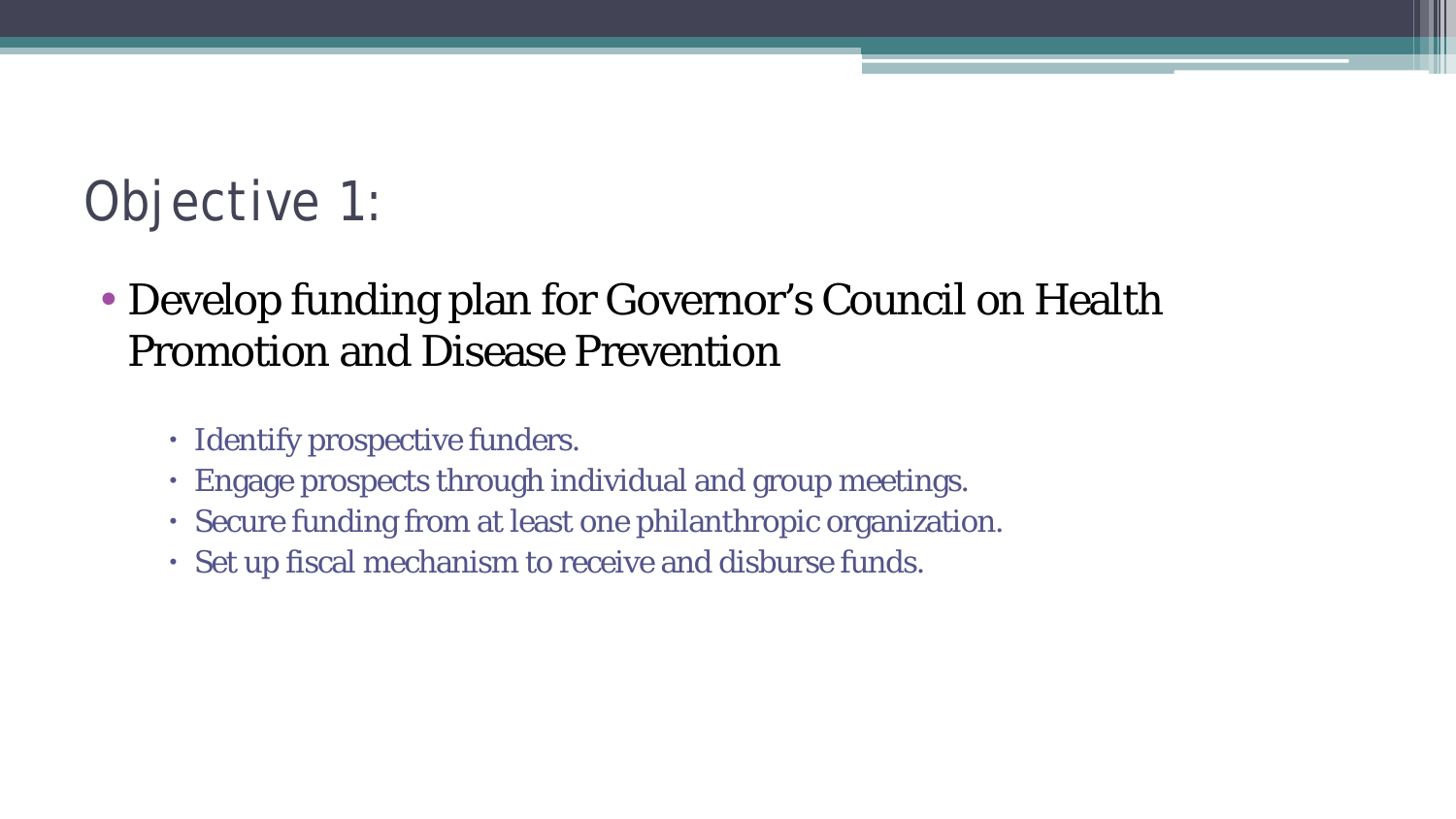# Objective 2:

- Identify and implement an incentive based fund raising tool to track participation and move contributions.
	- Secure initial funding
	- Enroll on website
	- Enroll participants
	- Leverage additional funding using initial success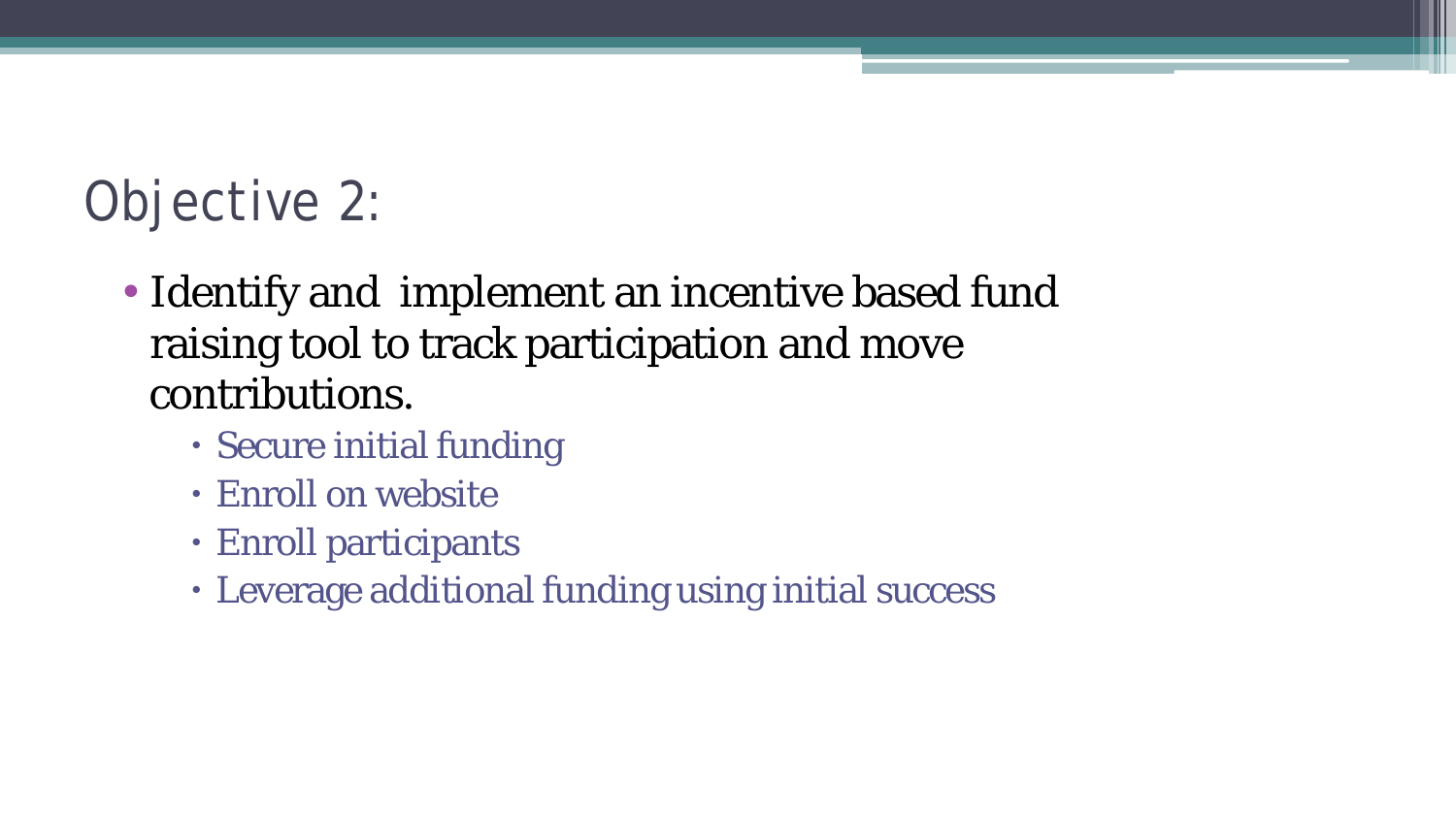



 **Good for People. Good for Business. Good for Communities.**







**Motivating People to be Active & Healthy**

**Enabling Corporations to make a Difference in the Lives of Many**

**People + Health + Philanthropy**

Copyright 2012 Plus 3 Network, Inc.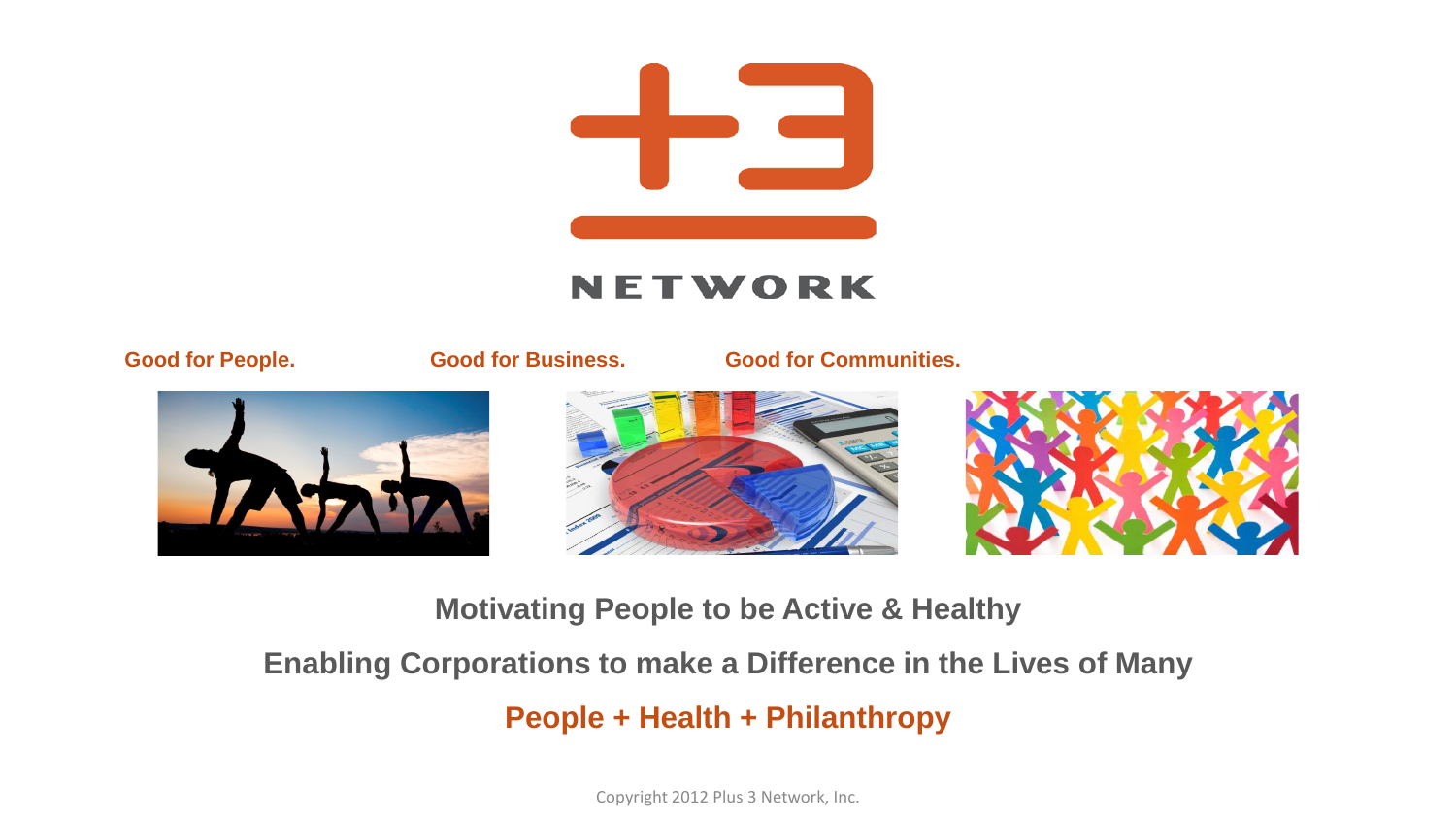

### **Good for Business & Community**



**Corporate Giving Inspiring People to Get Active – Enhancing Brand Value** 

### Social Networking: Individuals on Sponsored Club Pages

Personally Relevant & Highly Engaging

Peer / Community Support & Accountability

Opportunity Driven Behavioral Change

Builds Brand Awareness & Consumer /Employee Trust



#### **The idea that every time I do something good for me, that it also benefits a cause I care about is incredibly motivating**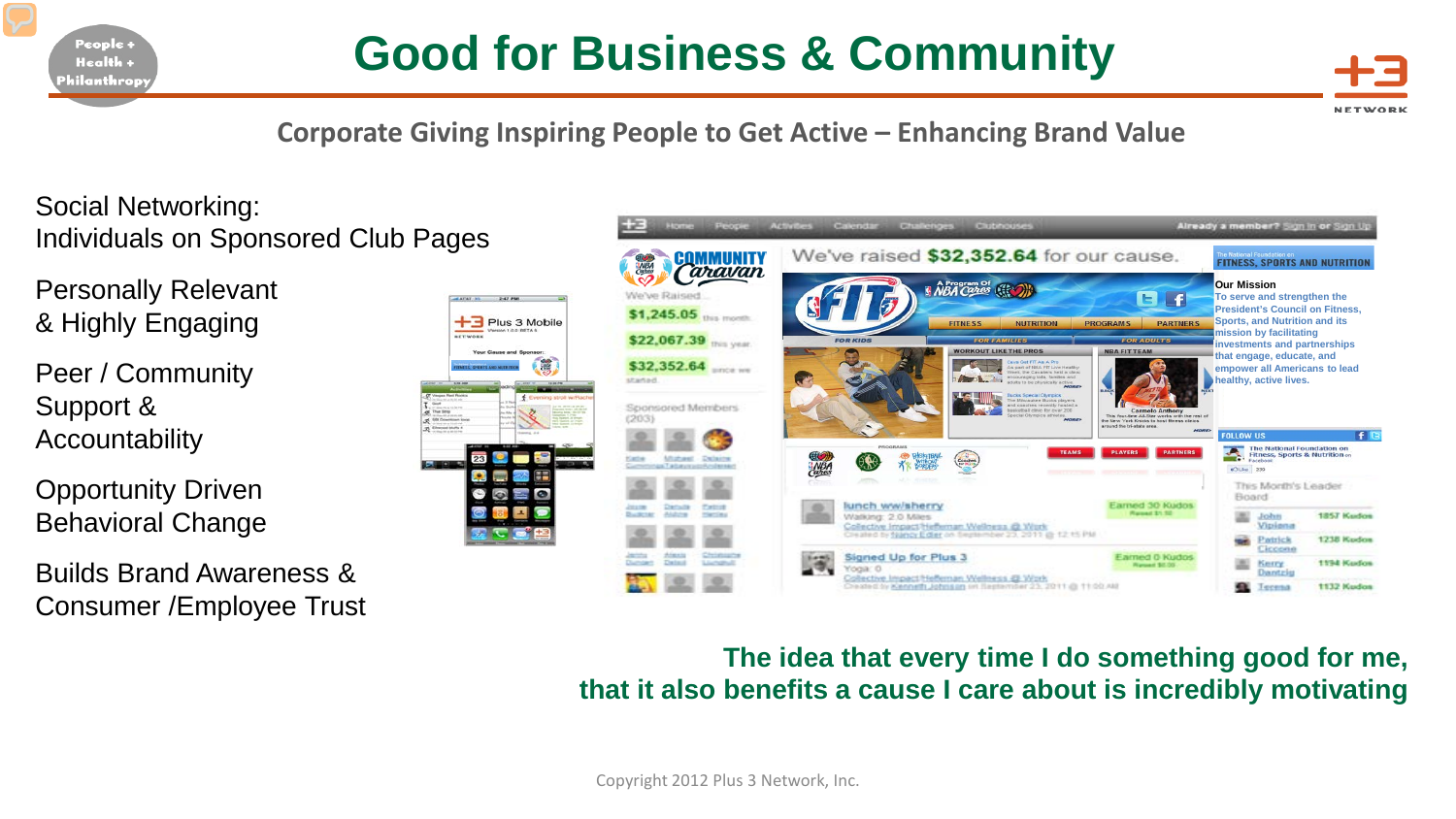People + Health + Philanthropy

### **The Clubhouse**



#### **Personal & Community Health meets Corporate Philanthropy**  *Real-time ticker on good deeds done well*



#### **News, Promotions & Programs**

Connect daily with call-toactions, health, coaching and nutrition tips, how-to videos, you name it

#### **Monthly Leader Boards**

Watch yourself move up the ranks each month!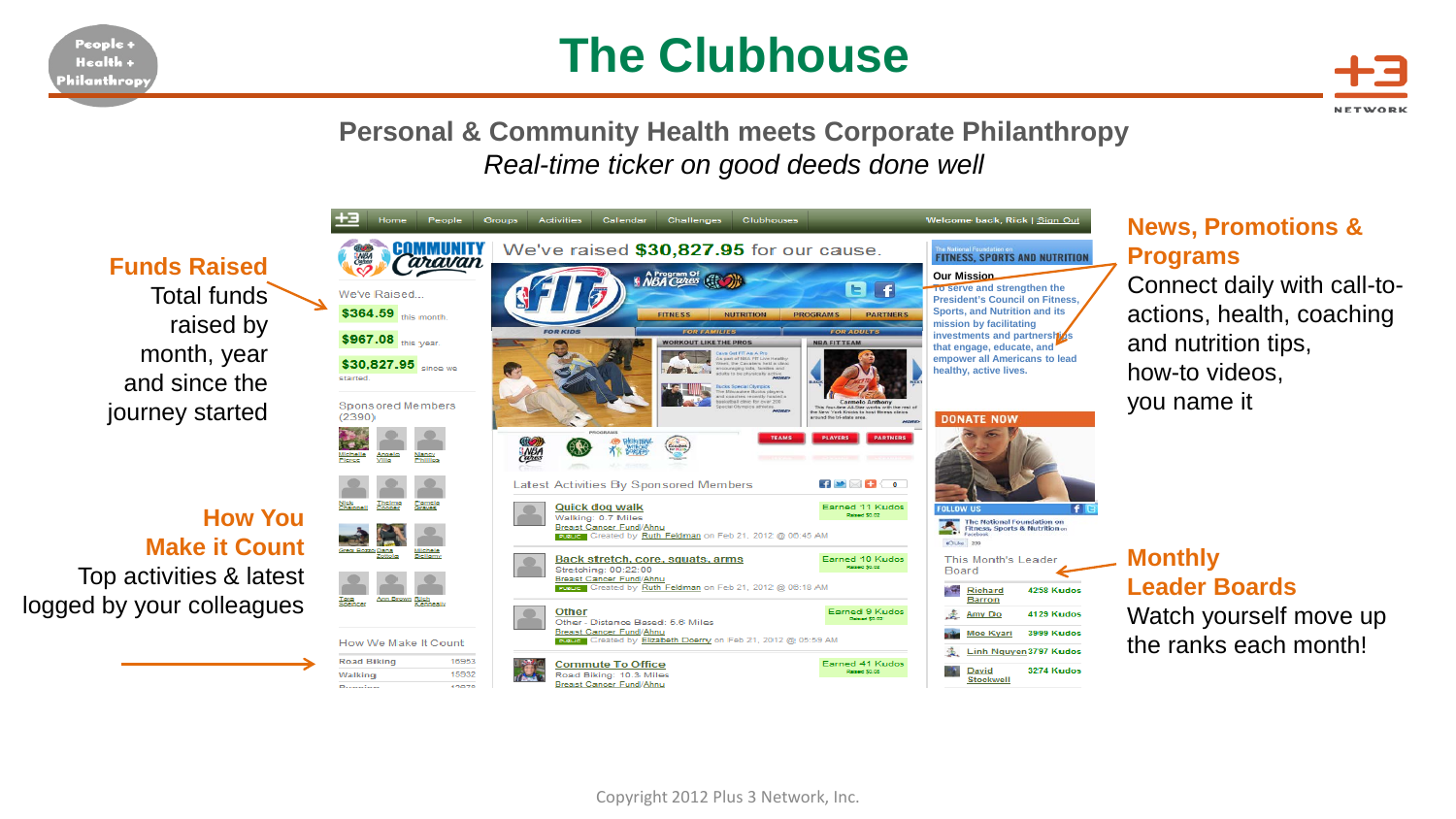

NETWORK

**Earn Rewards & Recognition, Socialize with Fans, Friends & Family**

#### Wow Cow Fro Yo Walk

People + Health + Philanthropy

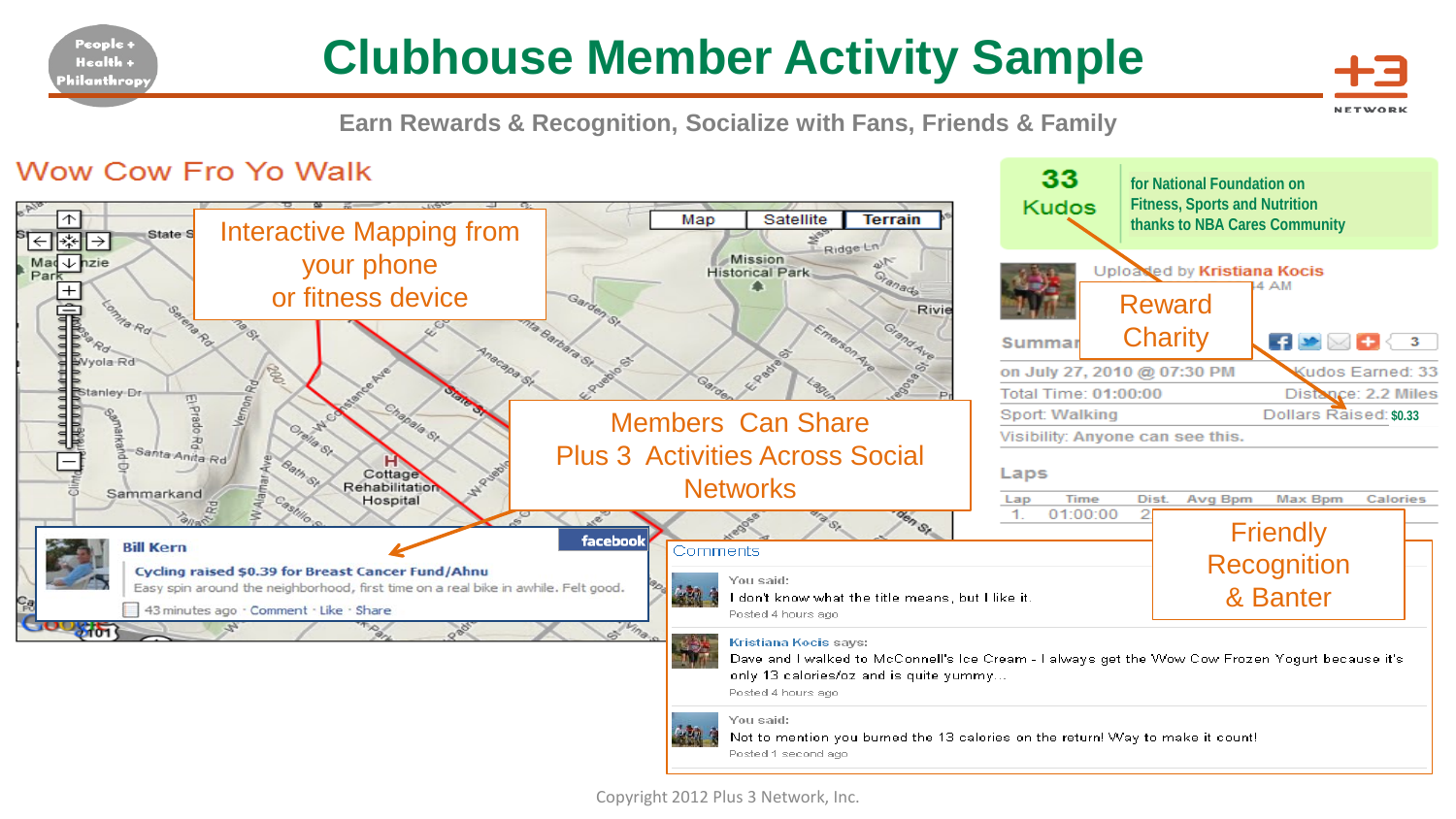# State Health Improvement Plan Healthy Eating & Active Living

Strategy: Building Support for Change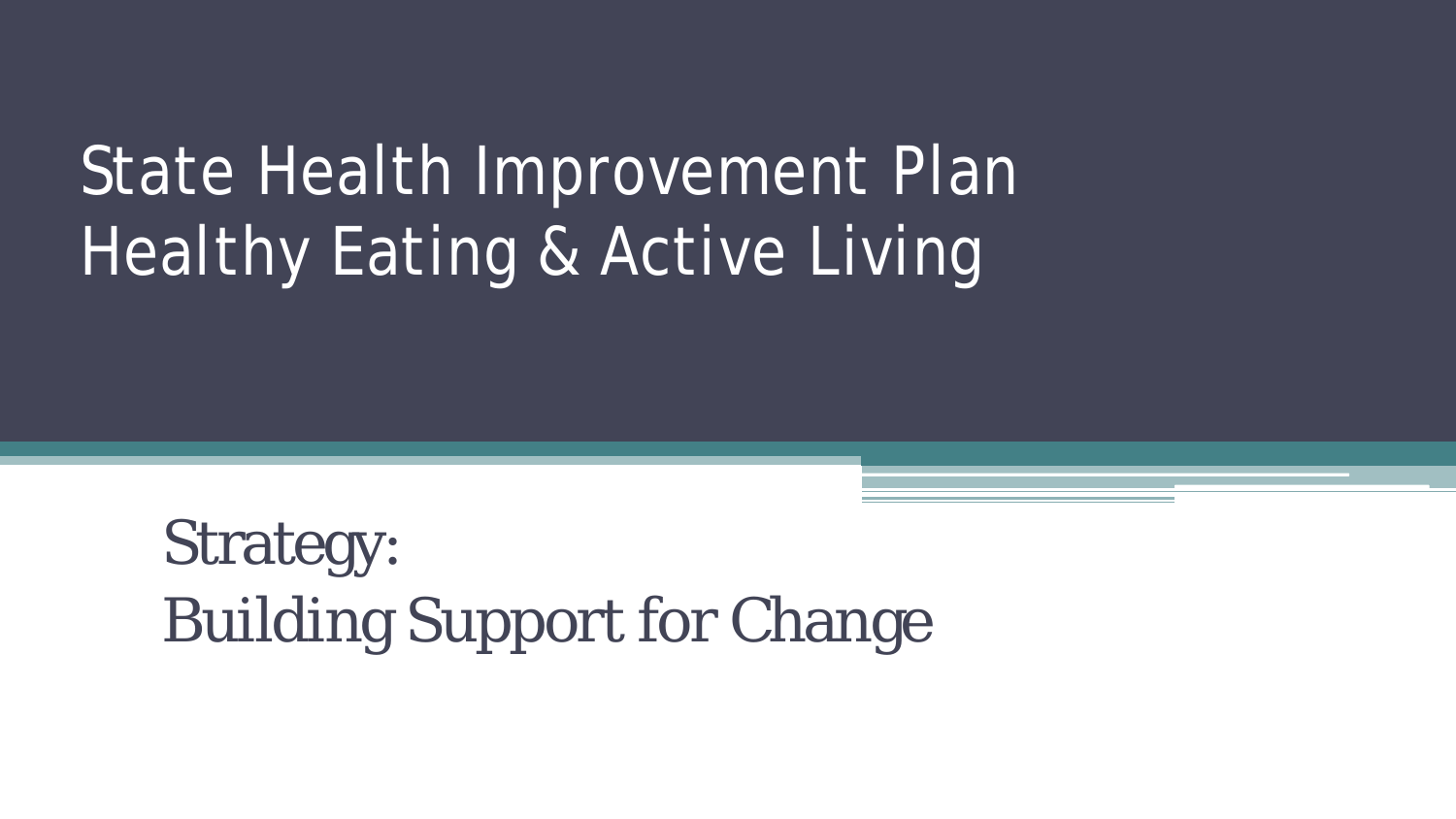# Building Support for Change

This strategy addresses the need to generate a climate in which Delawareans are KNOWLEDGEBALE about and SUPPORT efforts to improve health behavior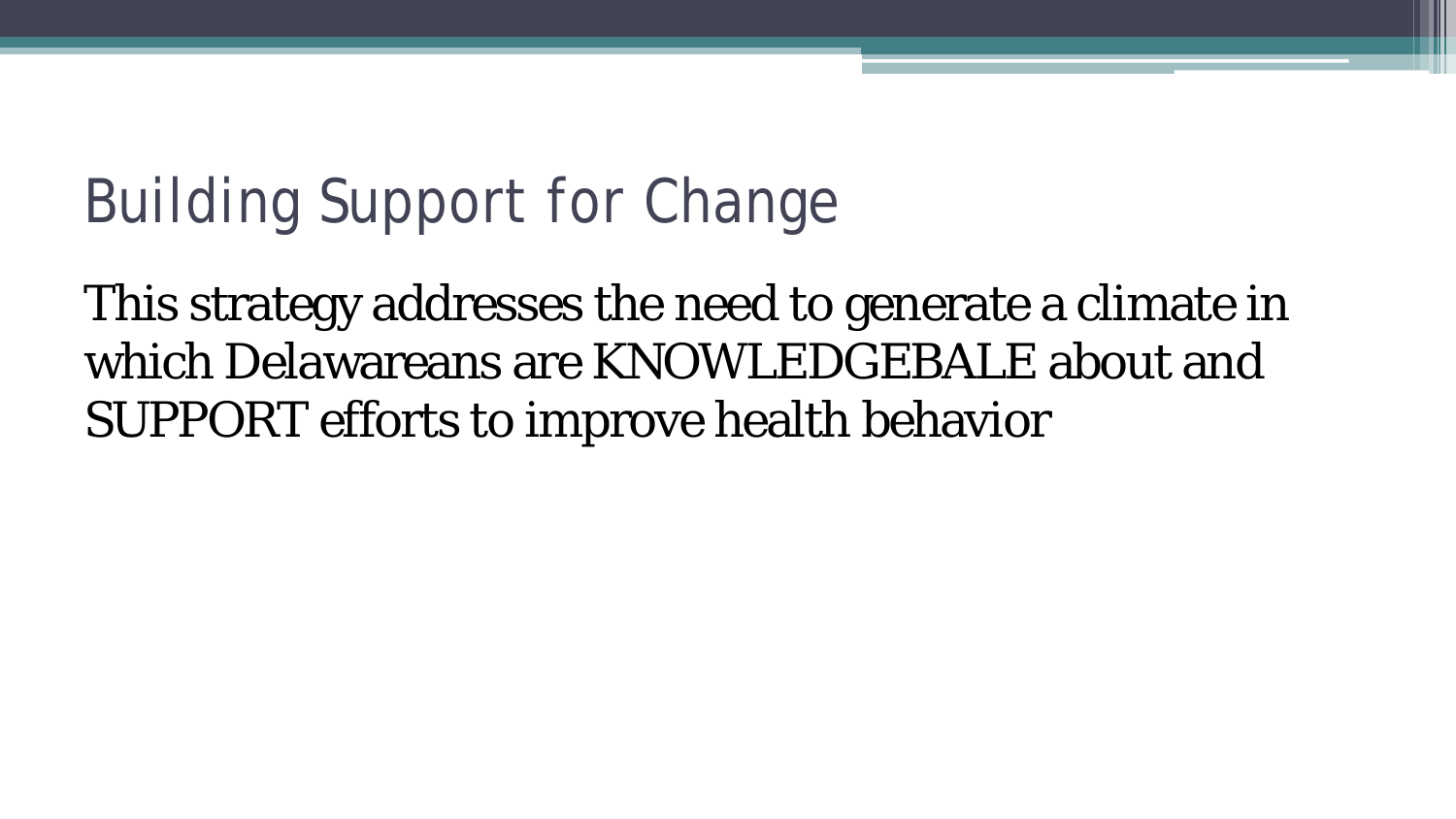# Objective 1: Identify key stakeholders and decision makers within each priority area

Activities:

- Priority settings (business, academia, community, elected officials, etc.) will be identified by the Governor's Council on Health Promotion and Disease Prevention's Steering Committee (CHPDP)
- Champions for each priority setting are contacted to begin building support for change
	- Who is in a position to influence public opinion?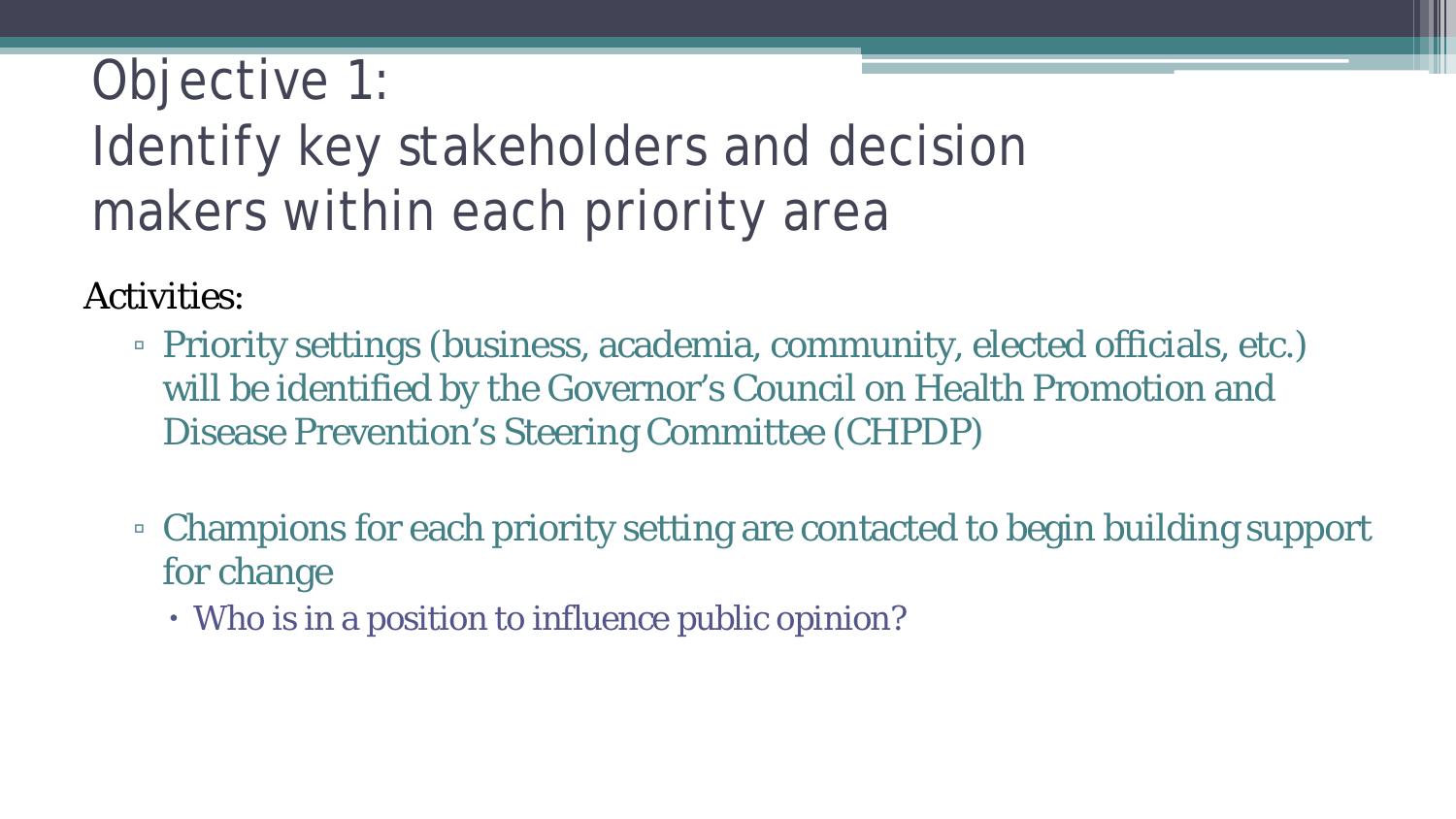# Objective 2: Create a strategy for stakeholder advocacy

Activities:

- Conduct key informant interviews to develop recommendations for advocacy strategies
- Based on recommendations, CHPDP will identify advocacy strategies to begin building support for change